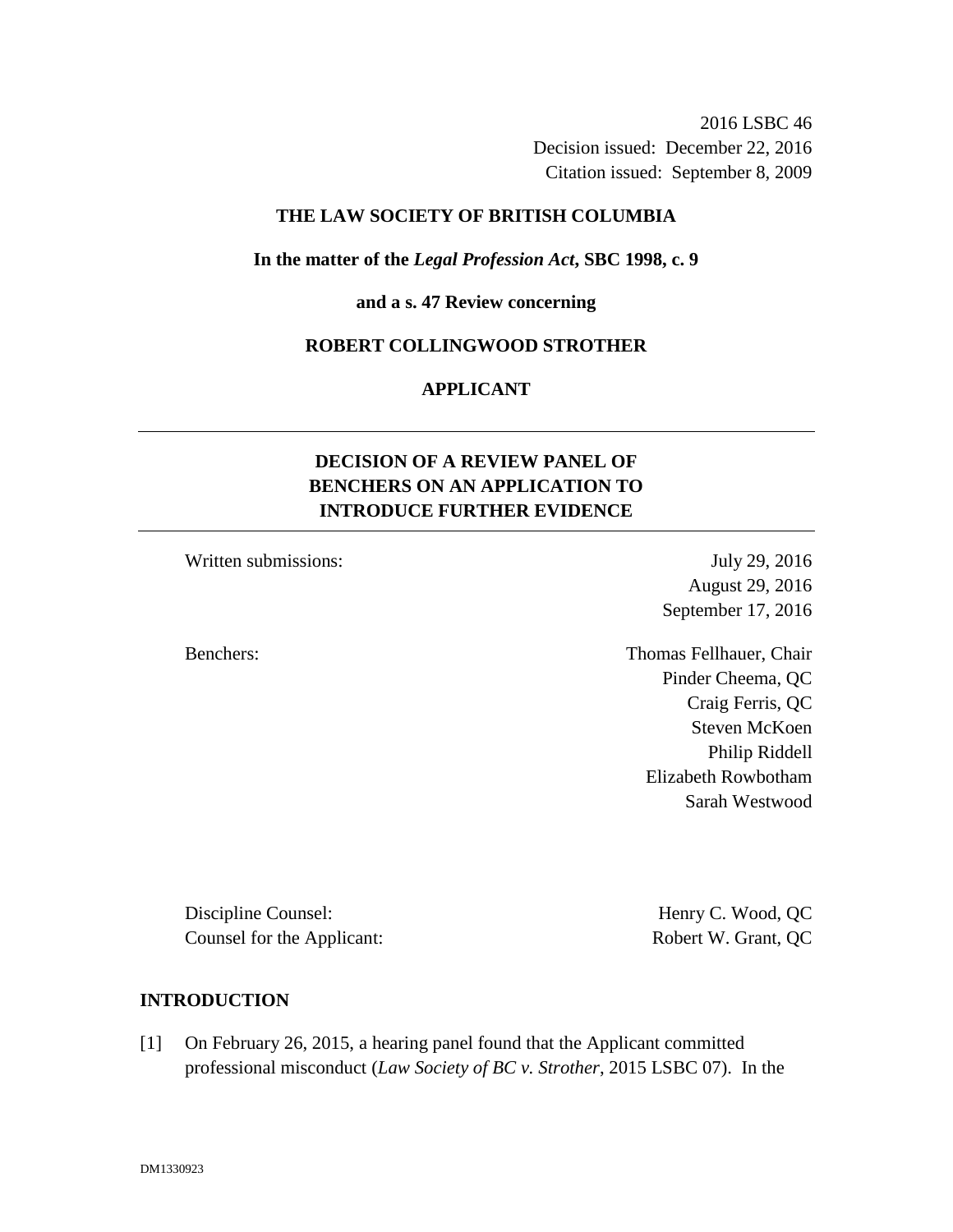decision of the hearing panel on disciplinary action (2015 LSBC 56), the panel summarized their decision as follows:

> … the Respondent's actions in failing to advise his client M Corp. that he had a financial interest in a potential commercial enterprise in the unique circumstances pertaining to his financial interest, failing to advise M Corp. that his previous negative legal opinion concerning an amendment to the *Income Tax Act* should be reconsidered and failing to advise M Corp. of a favourable tax ruling constituted professional misconduct.

- [2] The circumstances that gave rise to the hearing had previously led to a 42-day trial before the Supreme Court of British Columbia. The decision of that court (2002 BCSC 1179) was overturned by the British Columbia Court of Appeal (2005 BCCA 35). Leave was then granted to appeal the case before the Supreme Court of Canada, and that court overturned the appellate decision (2007 SCC 24).
- [3] At the outset of the hearing of the proceedings before the hearing panel, the Applicant objected to a proposal by the Law Society that, in addition to relying upon evidence tendered and the findings of fact made in the BCSC, BCCA and SCC decisions, the Law Society be permitted to lead further evidence on points that were not deliberated upon in those courts.
- [4] The Applicant argued that to permit such additional evidence would have been an abuse of process and that the hearing panel should be restricted to the evidence adduced at trial. Further, the Applicant stated in his written submissions to the hearing panel that allowing such additional evidence would be a "… challenge to the findings of fact of the trial judge … which were adopted by the Supreme Court of Canada."
- [5] The hearing panel decided, in a decision released in January of 2012 (2012 LSBC 01), that it would not be an abuse of process to allow such additional evidence to be adduced.
- [6] On May 12, 2014, the hearing panel received a joint proposal related to the presentation of evidence from the Law Society and the Applicant in a letter from counsel to the Law Society. That agreement covered the evidence that would be relied upon at the hearing. Notably, while it left room for additional evidence to be led, the Law Society's initial evidence was sourced from extracts of the transcript of the evidence several witnesses gave at trial.
- [7] The agreement also provided a mechanism whereby the Law Society's counsel would provide the Applicant with reasonable notice if he intended to adduce any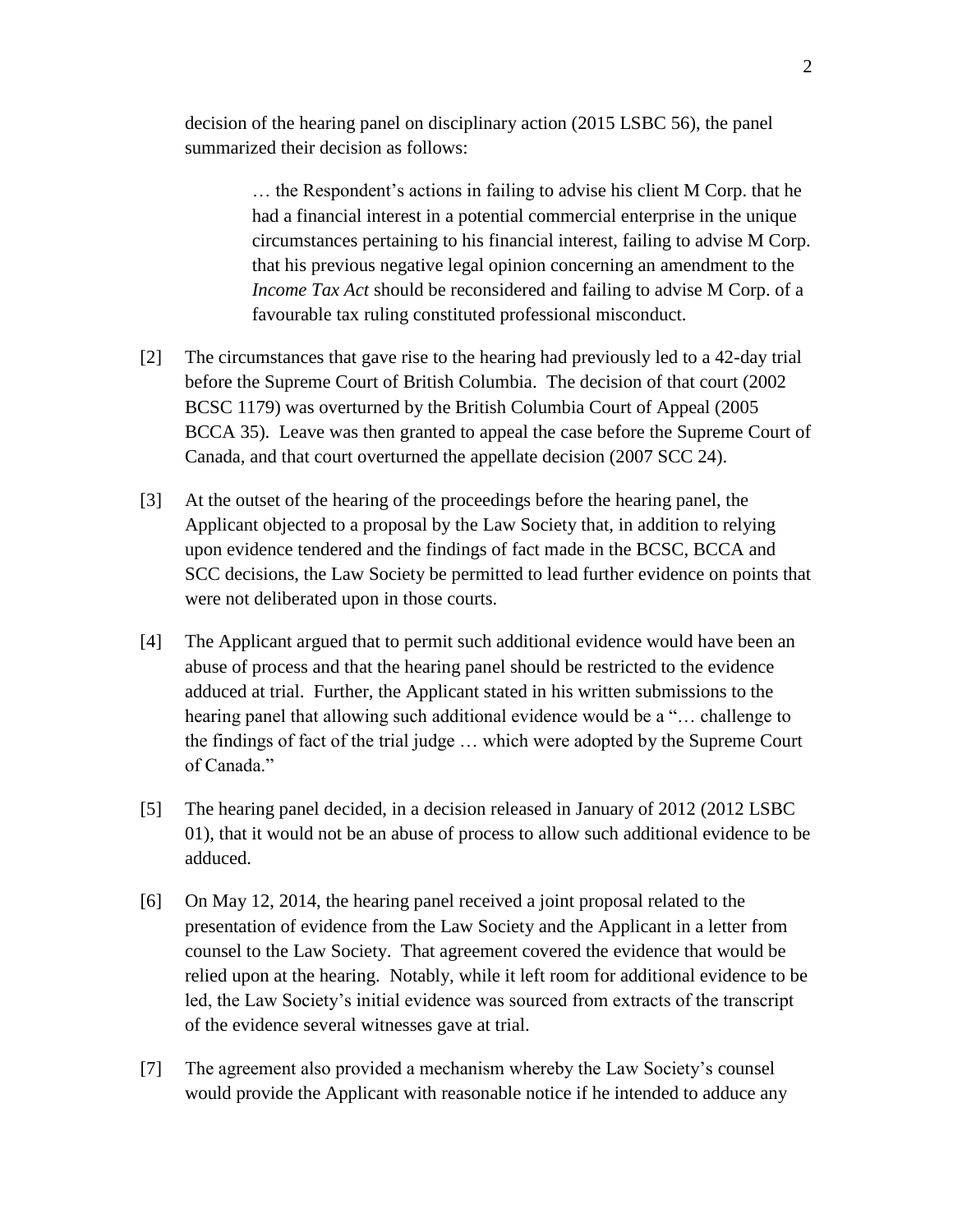new evidence to be relied upon. Similarly, the Applicant's counsel agreed to give the Law Society's counsel reasonable notice if he intended to adduce any new evidence.

- [8] At the hearing on May 26, 2014, after the Law Society presented its evidence in chief by entering specific portions of the trial transcript into evidence, the Applicant sought to have the entire transcript of the trial entered as evidence. The chair of the hearing panel expressed concerns that "bulking in" all of the trial transcripts would not serve the needs of the hearing panel, nor the Law Society or the Applicant, because the panel needed to be directed to relevant evidence that responded to the Law Society's submissions and the issues that were before the hearing panel.
- [9] The hearing panel ruled that, while the trial transcripts would not go into evidence in their entirety, the Applicant would have an opportunity to put in front of the hearing panel, in both reply and in sur-reply, those portions of the transcripts that the Applicant felt were necessary to put the appropriate context around the evidence that had previously been put in the record.
- [10] On May 27, 2014, the Applicant gave oral evidence at the hearing. No other witnesses were called to give oral evidence by either the Applicant or the Law Society.
- [11] On May 28, 2014, the Applicant confirmed that he had no further extracts from the trial transcripts that he wished to enter into the record, but asked to be able to reconsider that decision after the Law Society's submissions in final argument. The chair did not make a ruling but indicated that the Applicant could apply to lead such evidence should he find himself in that position.
- [12] On August 21, 2014, written submissions were exchanged and final oral submissions were made. The facts and determination phase of the hearing completed, and the Applicant did not apply to submit any additional evidence from the trial transcripts or otherwise.

# **POSITION OF THE APPLICANT**

[13] The Applicant has applied to:

… admit, as part of the record in this proceeding, all of the transcripts of testimony in the trial between M Corp. and Mr. Strother which dealt with the same issues as the disciplinary hearing …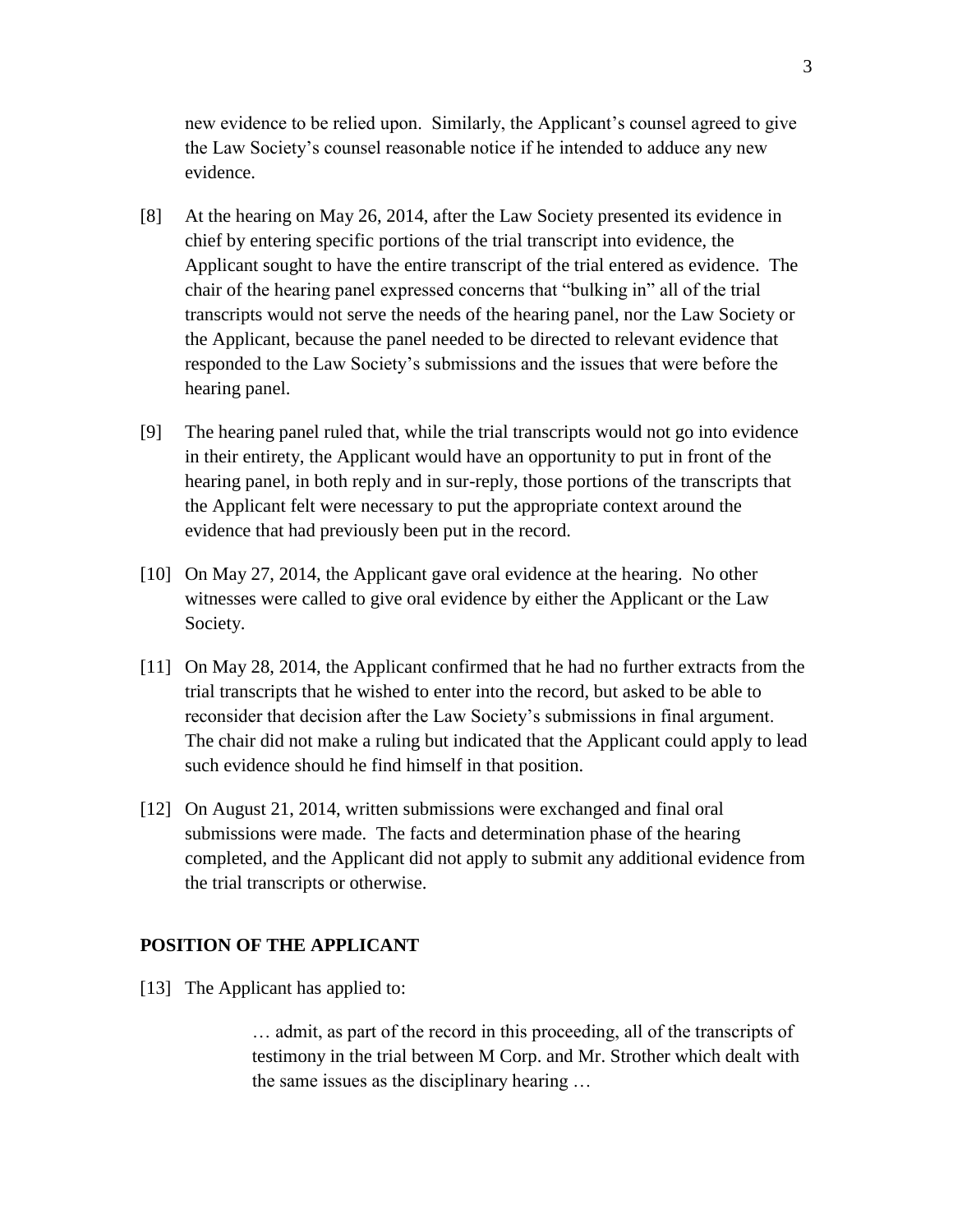- [14] The Applicant argues that:
	- (a) the failure to admit all of the trial transcripts led to an inherently unfair process for Mr. Strother;
	- (b) the excerpts of the trial transcripts that were in evidence omitted challenges or contradictions that were present in the trial transcripts and thus gave an incomplete account of the evidence as a whole; and
	- (c) the exclusion of the complete transcripts led the hearing panel to make findings that incorrectly assume that no evidence was available on certain issues if that evidence was not present in the excerpts that were put into evidence at the hearing.
- [15] The Applicant argues that the excerpts did not include the evidence necessary to establish the credibility of the various witnesses and, if the hearing panel was going to admit any of the trial transcripts, it should have admitted all of the trial transcripts.
- [16] The Applicant argues that failure to admit the full trial transcripts led the hearing panel to make findings that "are either inconsistent with or go beyond the findings of the trial judge."
- [17] The Applicant also submits that the trial transcripts are required for an effective presentation of many of the arguments the Applicant intends to make on this review.
- [18] Further, the Applicant argues in his submissions on this application that the effect of refusing to admit the trial transcripts in bulk was that:

… the parties were restricted to those bits and pieces of evidence from the M Corp. litigation that the Law Society wanted to put forward, and Mr. Strother anticipated might be relevant to the issues raised by the Law Society.

[19] The Applicant also argues that the applicable case law establishes that there are circumstances where the typical rule that a review of a decision-maker's decision is done solely on the basis of the record that was before the decision maker should be less rigid (*Hartwig v The Commission of Inquiry into Matters Relating to the Death of Neil Stonechild)*, 2007 SKCA 74; *SELI Canada Inc. v. Construction and Specialized Workers' Union, Local 1611*, 2011 BCCA 353). The Applicant argues that those circumstances include cases where the basis for the review is that the applicant is arguing that there has been a denial of procedural fairness or natural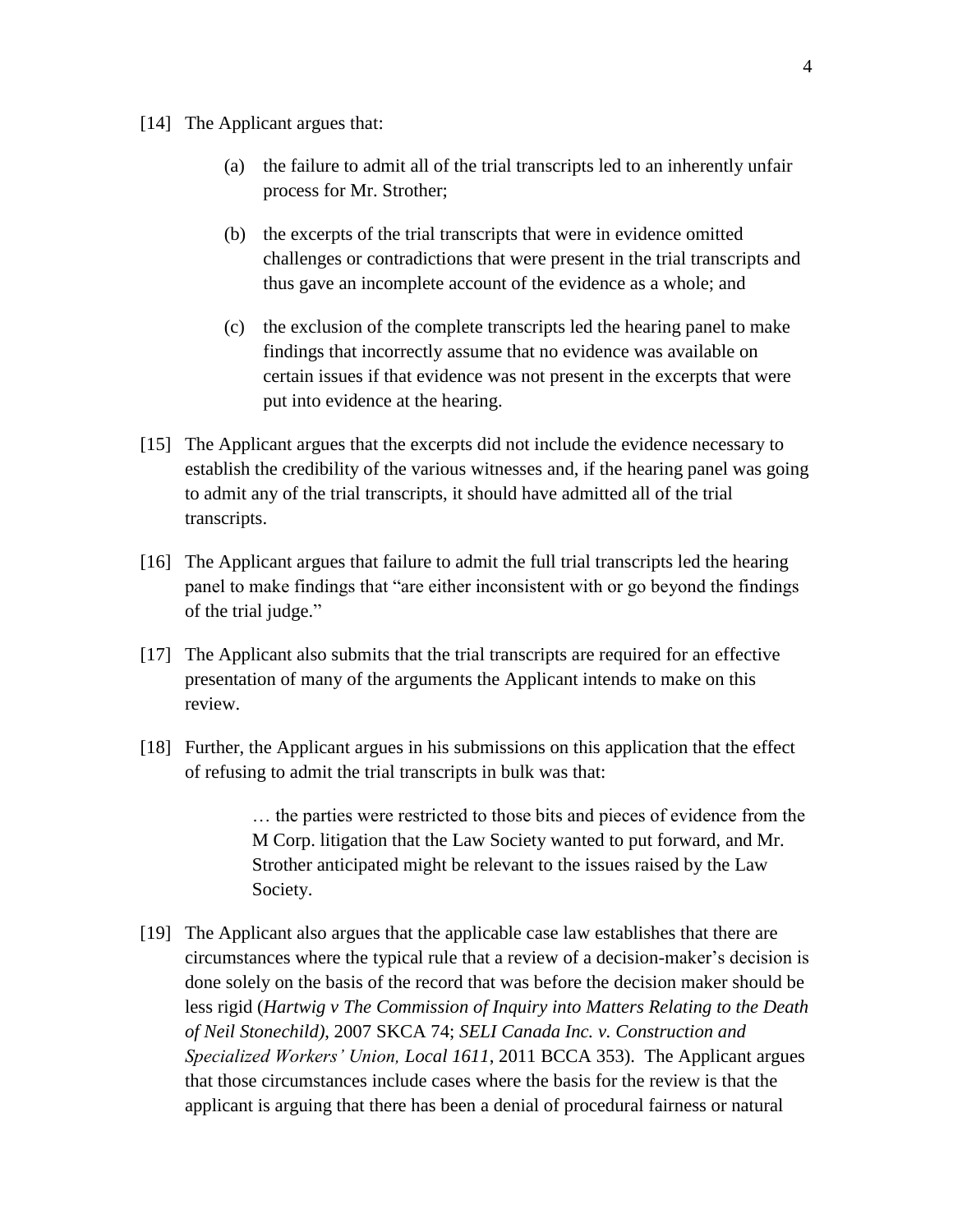justice and cites the following cases in support of that proposition: *Kinexus Bioinformatics Corp. v. Asad*, 2010 BCSC 33 at paragraphs 17-20; *Ross v. British Columbia (Human Rights Tribunal)*, 2009 BCSC 1969 at paragraphs 26-27.

[20] The Applicant also argues that this Review panel should adopt the approach of the Saskatchewan Court of Appeal in *Saskatchewan (Workers' Compensation Board) v. Grjerde*, 2016 SKCA 30, in which the court recognized a new exception to the rule that the record on review is limited to the evidence before the original decision-maker. That court indicated that there will be exceptions to that general rule, including evidence used "to highlight a complete absence of evidence before the administrative decision maker when making a particular finding" and went on to add an exception "where, in appropriate circumstances, evidence may be received by a reviewing court to elucidate the record upon which the administrative body's reasons were based."

# **POSITION OF THE LAW SOCIETY**

- [21] The Law Society argues that the Applicant's application should be viewed as an application under section 47(4) of the *Legal Profession Act* to introduce evidence that is not part of the record, and the Law Society opposes that application.
- [22] The Law Society acknowledges that section 47(4) permits this Review Board to hear evidence that is not part of the record if, in the opinion of this Review Board, there are special circumstances.
- [23] The Law Society argues that the applicable test for whether the full trial transcripts should be permitted to be added to the record was set out in *Palmer v. The Queen*, [1980] 1 SCR 759, which sets out a four-part test for whether new evidence should be permitted to be introduced after the completion of an initial hearing. The Law Society argues that none of the four tests in *Palmer* are met and thus this application should be dismissed.
- [24] Further, the Law Society argues that the process followed by the hearing panel for the introduction of evidence from the trial transcript did not result in an unfair hearing and that the Applicant has not demonstrated any prejudice to his right to a fair hearing. The Law Society particularly argues that the entirety of the trial transcripts was not admitted because the hearing panel wished only relevant portions to be introduced and that the Applicant had ample opportunity to introduce any portions he considered relevant.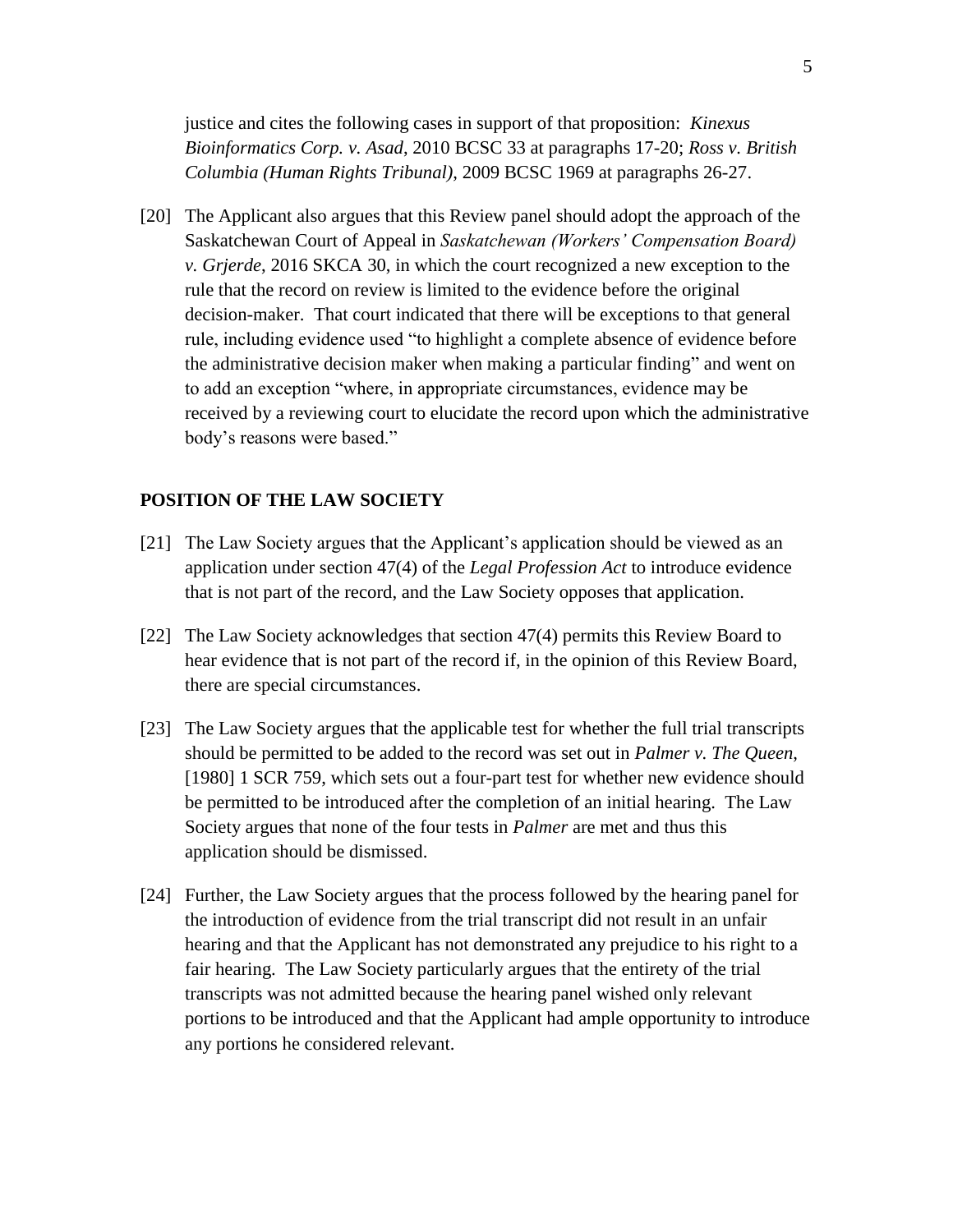- [25] The Law Society notes that the Applicant was provided several opportunities to introduce additional evidence, including additional excerpts from the trial transcripts, and failed to do so. The Law Society argues that not seeking to introduce any additional evidence was a strategic decision of the Applicant and thus does not engage the principles of procedural fairness or a denial of natural justice. Further, the Law Society points out that issues of procedural fairness or perceived unfairness were not raised at the hearing.
- [26] The Law Society also argues that additional evidence is not necessary to address what it perceives as the main element of the Applicant's grounds of review, namely that the findings of the hearing panel go beyond or are inconsistent with the trial decision. The Law Society points out that the trial decision and the decisions of the hearing panel are all part of the record and no additional evidence would be required to assess that issue.
- [27] With respect to the specific case law raised by the Applicant, the Law Society notes that the circumstances of the *Hartwig* decision paralleled an Alberta decision that was considered this year in British Columbia in *Sobeys West Inc. v. College of Pharmacists of British Columbia*, 2016 BCCA 41. In that decision, the BC Court of Appeal declined to follow an expansive rule for admitting additional evidence and stated that evidence that could or should have been before a tribunal, but was not before it, is generally not admitted on a judicial review.
- [28] The Law Society argues that, because section 47(4) of the *Legal Profession Act* requires "special circumstances" to exist before additional evidence is permitted to be adduced in this proceeding, a similarly restrictive principle should be adopted by this Review Board.
- [29] With respect to the *Asad* and *Ross* decisions, the Law Society argues that, in addition to its position that no denial of natural justice or fairness occurred here, the court in *Asad* observed at paragraph 20 that, even if it was determined that additional evidence should be introduced in a review proceeding, that evidence must be restricted to the evidence that identifies alleged factual errors and the evidence required to demonstrate those errors because evidence should not be admitted if it invites a re-evaluation or re-weighing of the evidence.
- [30] With respect to the *Gjerde* decision, the Law Society argues that case is not applicable here because there the court was dealing with a void in the record that arose from purely administrative actions at the Workers' Compensation Board and not during the course of a hearing, which it argues makes that decision inapplicable in the current circumstances.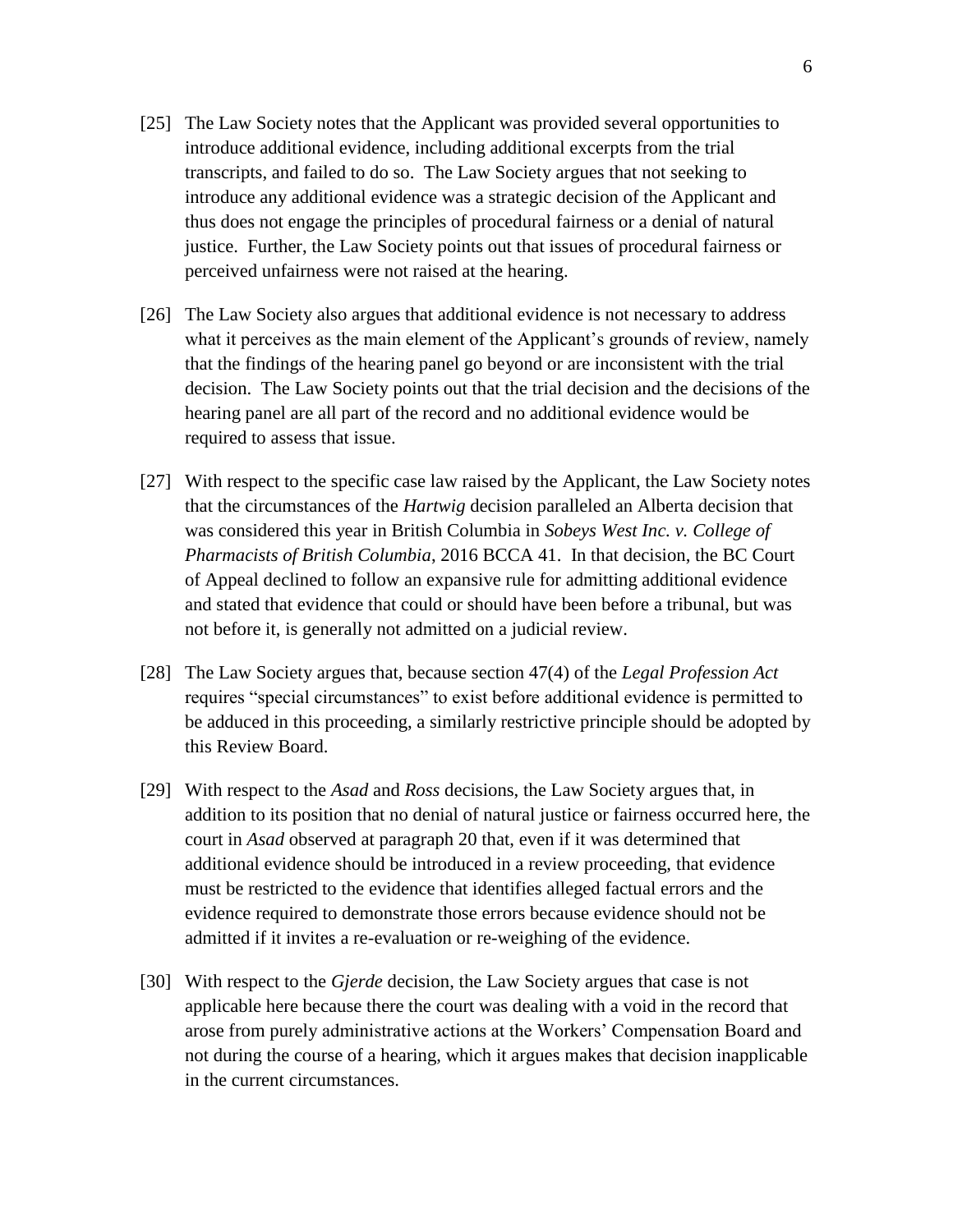### **RESPONSE OF THE APPLICANT**

- [31] In response, the Applicant argues that the *Palmer* case applies only to "fresh evidence," which it describes as situations where a party never attempted to have the applicable evidence entered into the record in the first instance. Specifically, the Applicant argues that the obligation to act diligently, which is one of the four tests to be met in *Palmer*, only applies where a party to a proceeding did not attempt to have the evidence in question entered at the hearing. Here, where the attempt to enter the evidence was refused, the Applicant argues that a consideration of "due diligence" does not have any meaning.
- [32] The Applicant also argues that, to the extent the Law Society's position is based upon a notion that the Applicant can only succeed on this preliminary application if it can identify evidence in the record that demonstrates the alleged factual errors made by the hearing panel, then the Law Society is incorrect. The Applicant's position is that those errors can only be identified by reference to excluded evidence, and therefore the entire transcripts must be before this Review Board if it is to be able to properly assess whether factual errors were made.

### **DISCUSSION**

- [33] The determination this Review panel must make is whether evidence that was not entered into the record of the proceeding before the hearing panel should be heard by this Review panel.
- [34] We acknowledge that the Applicant did not himself characterize this application as an application under section 47(4) of the *Legal Profession Act* to introduce evidence that is not part of the record, but we agree with the Law Society that section 47(4) is the appropriate framework in which to consider this application.
- [35] The Act is clear as to the limits of this Review Board's authority to hear evidence that is not part of the record: the Review Board must determine that special circumstances exist before evidence that is not on the record can be heard.
- [36] Section 47(4) states:
	- (4) If, in the opinion of a review board, there are special circumstances, the review board may hear evidence that is not part of the record.
- [37] Rule 5-23(2) of the Law Society Rules states: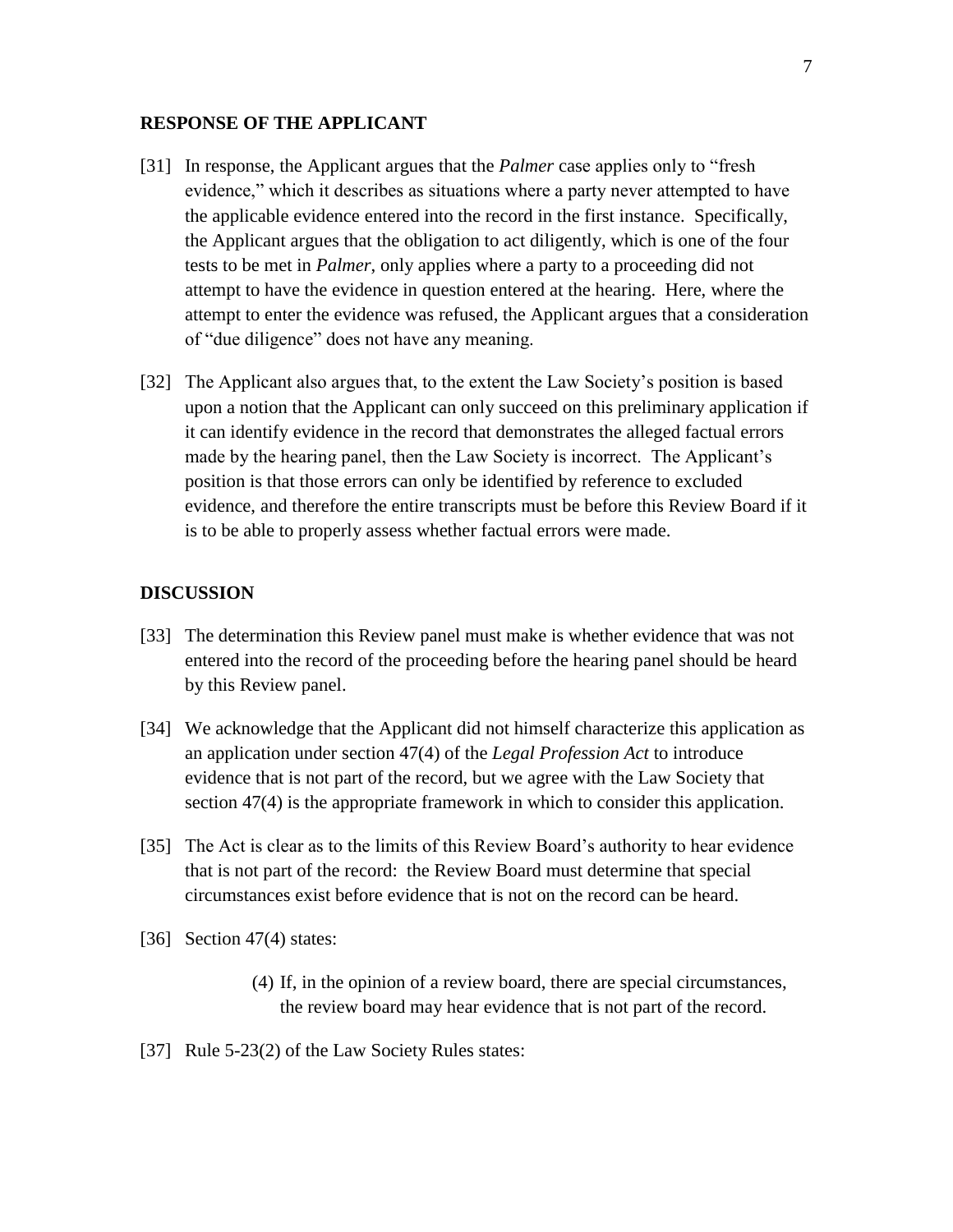- (2) If, in the opinion of the review board, there are special circumstances, the review board may admit evidence that is not part of the record.
- [38] The application of these provisions have been considered numerous times, including recently in *Law Society of BC v. Vlug*, 2015 LSBC 59, which cites the *Law Society of BC v. Kierans*, 2001 LSBC 6, in which a Bencher review panel, when determining whether special circumstances existed, followed the test articulated in *Palmer*.
- [39] In *Palmer*, the Supreme Court of Canada laid out four principles that are applicable when determining if there are special grounds that justify an appellate court exercising its power to admit evidence that is not on the record it is reviewing. The first principle is directly relevant to this application: "The evidence should generally not be admitted, if by due diligence, it could have been adduced at trial  $\ldots$ " (p. 775).
- [40] This principle was considered by the BC Court of Appeal in *Spoor et al v. Nicholls et al.*, 2001 BCCA 426, where the court stated a paragraph 16:

... It is fundamental to allowing a party to adduce additional evidence after closing their case (other than proper reply or surrebutal evidence) that the additional evidence be of such a nature that, when they initially prepared and presented their case, the evidence was not known to the party or not discoverable on reasonable enquiry. ...

- [41] Further, the Supreme Court of Canada in *Palmer* noted that allowing these applications should be approached cautiously because "… it was not in the best interest of justice that evidence should be so admitted as a matter of course." (p. 775)
- [42] This case is not one where there is a complete absence of evidence on an issue, such as in *Gjerde*. Here, any additional relevant evidence that may be in the trial transcripts was available to the Applicant at all times during the hearing. Further, we do not find that we should adopt the more expansive approach to admitting additional evidence the Applicant seeks. We accept the BC Court of Appeal reasoning and decision in *Sobeys* that the reasoning in the *Hartwig* case is not consistent with the law of British Columbia as it now stands.
- [43] The Applicant argues that the evidence it now seeks to enter into the record must be permitted because failing to do so will not allow the Applicant to demonstrate that evidence exists that supports its case and is contrary to findings made by the hearing panel. This Review panel finds that the mere allegation that additional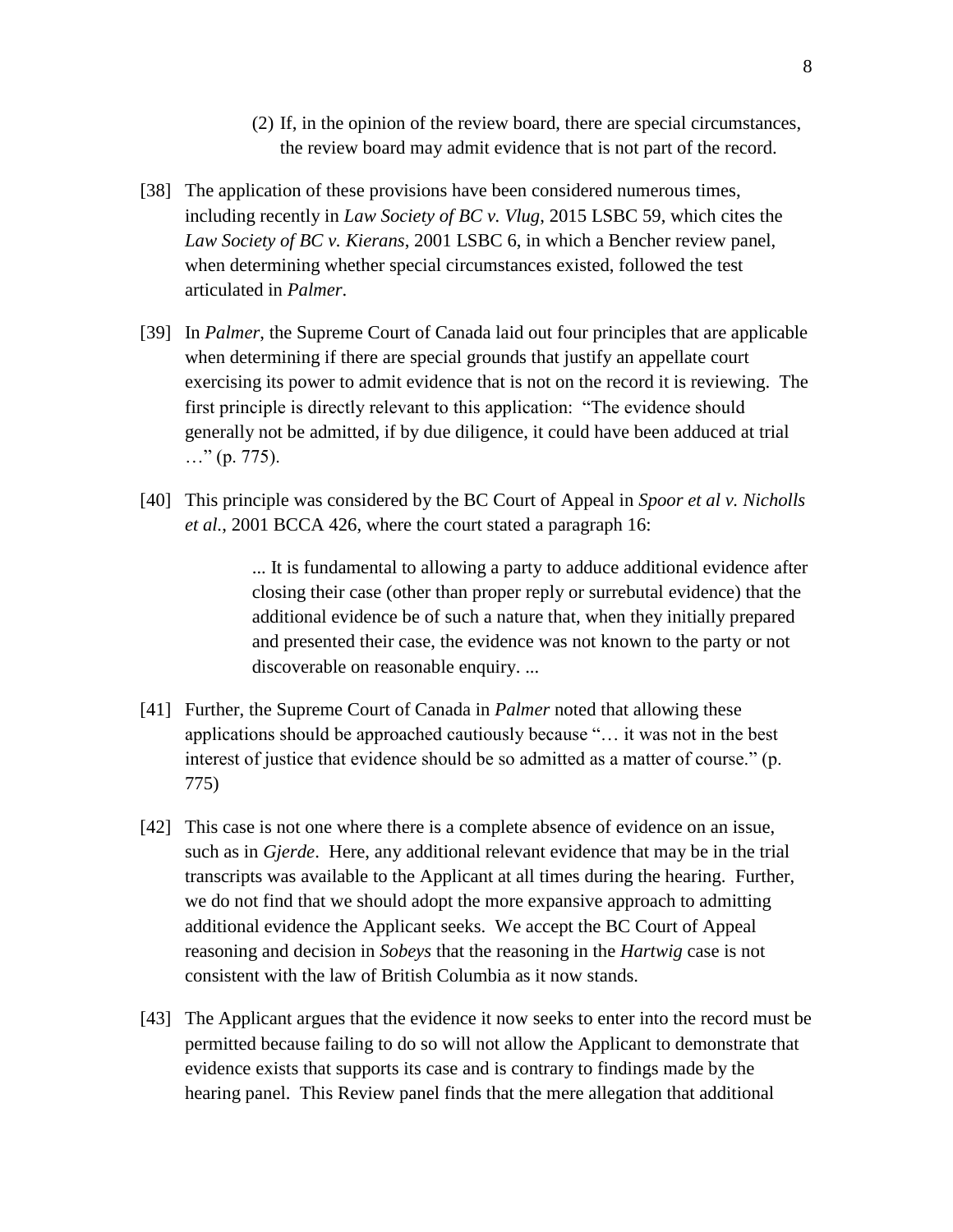evidence exists is not sufficient to establish the "special circumstances" required by section 47(4), nor does it meet the tests laid down in *Palmer* and *Spoor.*

- [44] Applying *Spoor* to the facts before us, it is clear that the transcripts were available to the Applicant at all relevant times and that the Applicant knew of their content. As such, a fundamental test for whether this panel should allow the Applicant to adduce additional evidence has not been met. It is not sufficient for the Applicant merely to state that relevant evidence that is not on the record exists. The Applicant must also show that such evidence was not known or discoverable on reasonable inquiry at the time of the hearing. The Applicant has not met that test.
- [45] The Applicant argues that it is contrary to the principles of fairness and natural justice as articulated in the *Asad* and *Ross* decisions to fail to allow additional evidence to be adduced. However, in the *Asad* decision, the BC Supreme Court noted at paragraph 24 that:

… the common law approach to questions of procedural fairness and natural justice, ... as stated by the Court in *Baker v. Canada (Minister of Citizenship and Immigration)*, [1999] 2 SCR 817 at para. 22, is concerned with ensuring that:

... administrative decisions are made using a fair and open procedure, appropriate to the decision being made and its statutory, institutional, and social context, with an opportunity for those affected by the decision to put forward their views and evidence fully and have them considered by the decision-maker.

- [46] We find that the Applicant was given ample opportunity to adduce all relevant evidence in the trial transcripts in both reply and sur-reply evidence. The Applicant also was permitted to make application to admit any additional evidence it felt was relevant after the Law Society completed its closing argument. The Applicant chose, at all of these opportunities, not to enter the evidence it now seeks to enter.
- [47] We find that the refusal of the hearing panel to allow the entirety of the trial transcripts was not unfair or in violation of the principles of natural justice. The hearing panel determined that it would be inappropriate to admit large volumes of evidence, the relevance of which had not been established. It was open to the Applicant to raise issues of fairness and natural justice at the time the ruling was made. The Applicant did not do so. Rather, the Applicant acquiesced to the ruling and participated in the remainder of the hearing on that basis, the Law Society presented its case in that context, and the hearing panel assessed the evidence on that understanding.